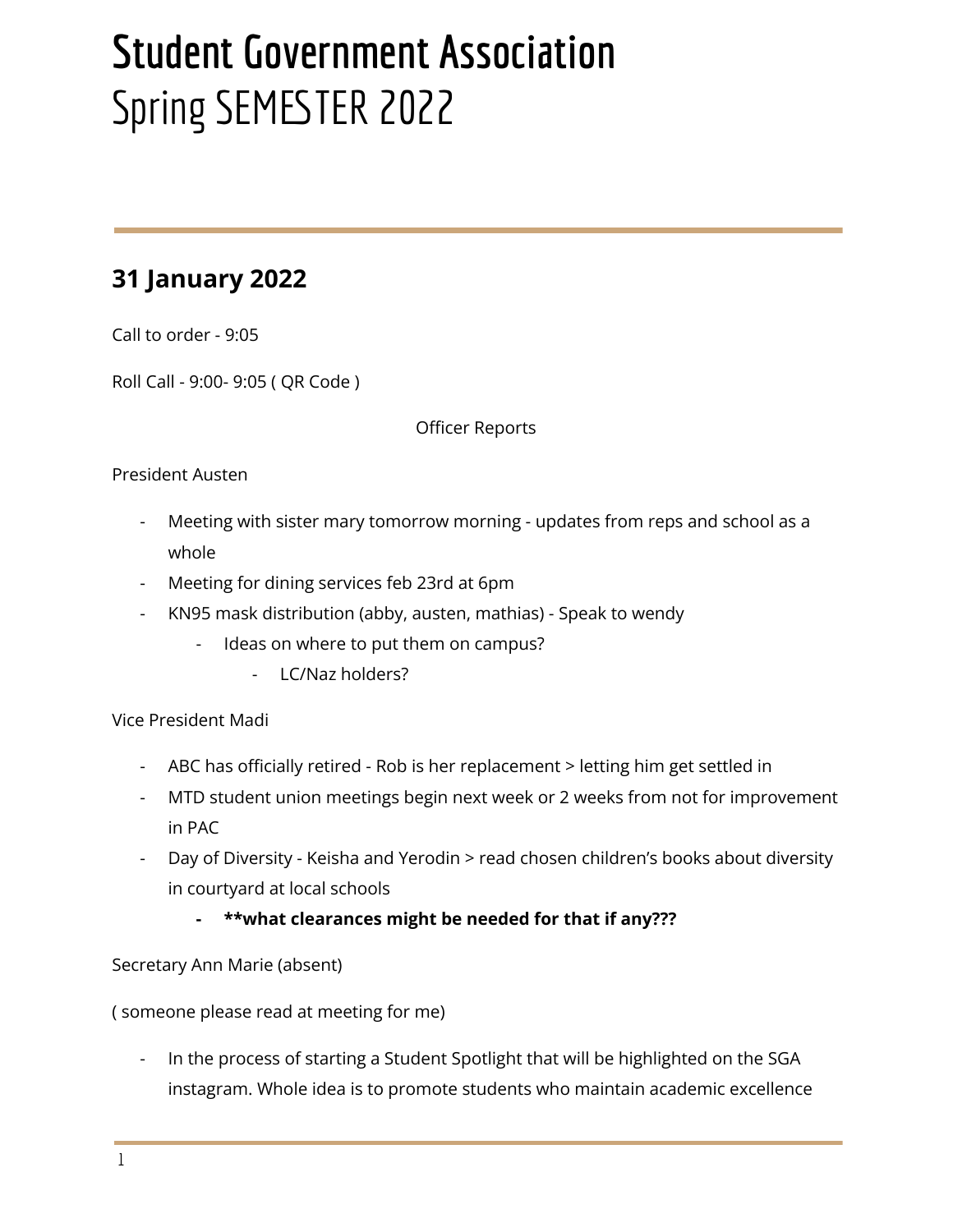inside of the classroom as well as maintaining clubs and sports. The student does not have to be involved in clubs or sports; they could just be a regular student. Professors, administrators and students may nominate other students to receive this award through a google doc. In terms of reward I am thinking maybe a tshirt and gift card or just one item. This will occur once a month and I hope to continue this if it gains interest.

- Also thinking of a donation drive or something of that kind for teachers in the area. When school starts it is common for people to help fill a teachers wishlist but now that it is the middle of the year and supplies are running low. I know in my placement in the Scranton School district with covid and everything having separate materials for every student is expensive and not in a school district's budget. I feel like SGA being that we make a connection to our Marywood campus we can make a connection to our community and give back by holding or promoting some act of kindness.
- Please feel free to reach out to me if you have any interest in any of my ideas. Thank you for a great week.

#### Chief of Funding Officer Mathias

- \$4,835 remaining SGA
- Reminder that we have money for other clubs to pull from
- Meeting with Bill on Wednesday

#### Communication Manager Abby

- Representative Spotlights: IF YOU HAVEN'T SUBMITTED THE FORM, PLEASE DO IT ASAP @ Olivia
- Day of Caring (April 22nd, Earth Day)
	- We order t-shirts and water bottles, we have a design but we may change it maybe do a contest with the art students?
- Instagram promotion (we want more followers): making a contest with a big prize her and Michael are working on it (\*Mulaney tickets once finalized)
- Meeting with Wendy 2/2 at 12pm

#### **NEW COMMITTEES:**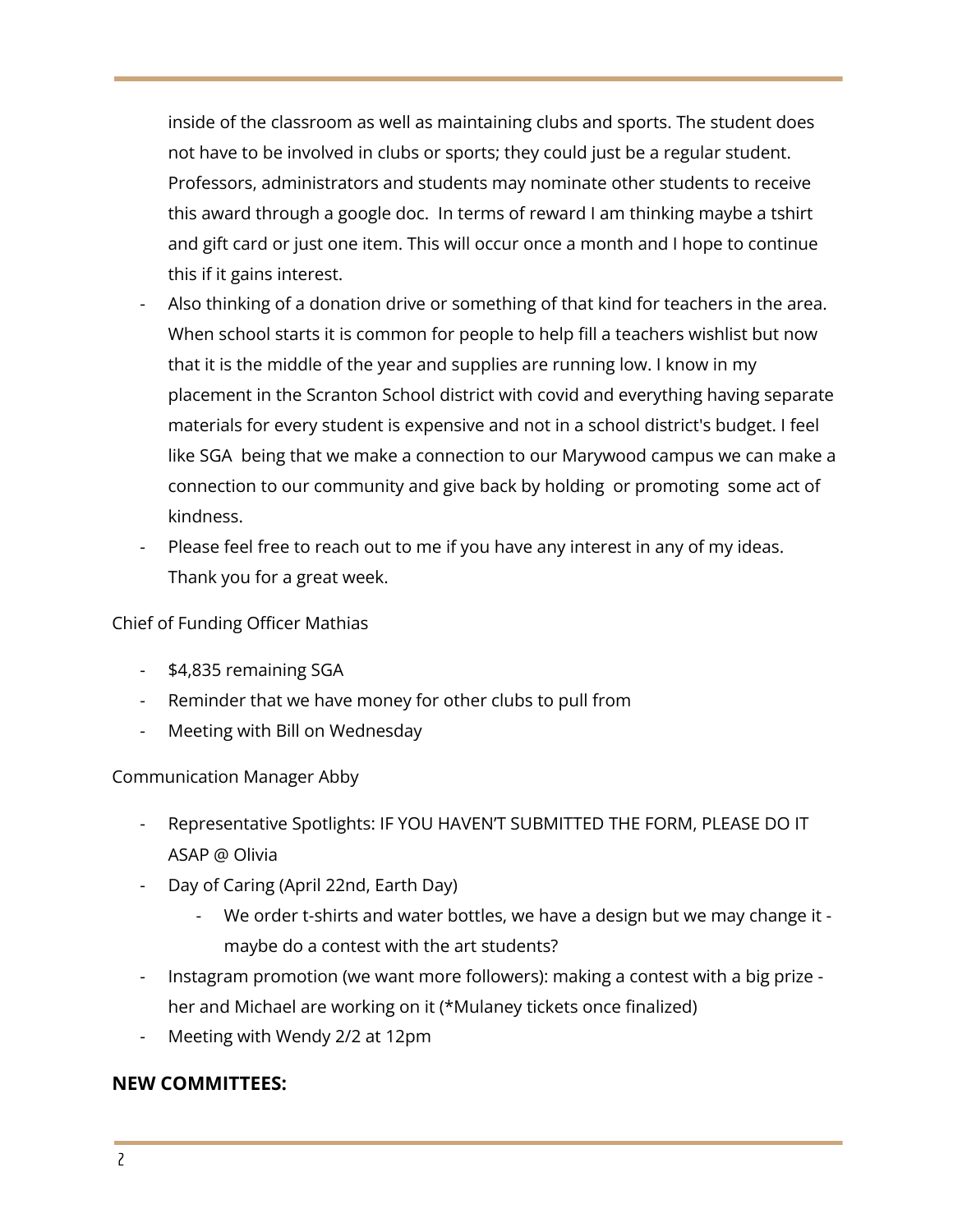- Madi: Jarod and Arianna are in her committee now, Ivy and Sara are moving to Abby's
- Abby: Sara and Ivy are in her committee now, Jarod and Arianna are in Madi's

## **Committee Meetings 9: ( Motion: Matt 2nd Jarod 9:12 )**

### **Committee Reports 9: ( Motion Ryan; Jaord 9:23)**

Student Experience ( Madi )

- Individual senior gifts for majors

Academic Affairs ( Ann Marie )

- Adding more greenery and flowers on campus - breaking up empty spaces on campus - plants flowers used are native and noninvasive

Infrastructure ( Mathias )

- Looked at ideas for what we can do for the semester fixing sidewalks outside of Maria Hall or Loughrans
- Community garden plot for SGA

Public Affairs ( Abby)

- Day of caring campus ministry basement and gardening, commuter lounge in Naz (not too much gardening), cleaning statues, cleaning doors, repainting speed bumps, I feel like we should make cards for different populations for those who can't do like physical activity stuff **YES**
- Instagram Contest: make sure everyone reposts it onto their own story to promote it

Representative Reports 0:0 ( Motion Emily Olsen, Juan 9:27 )

Class of 2022 - Jarod Engle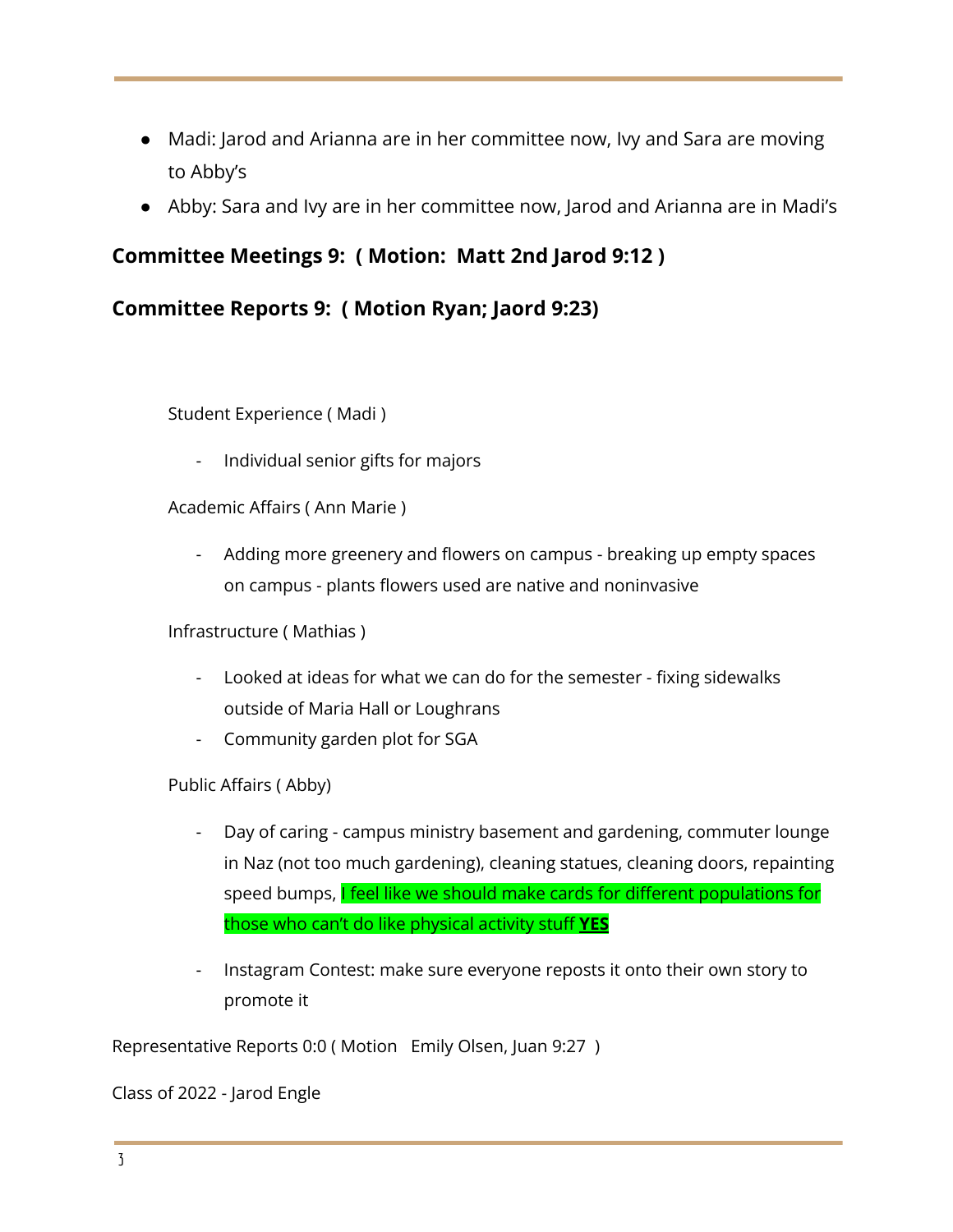No updates

Class of 2023 - William Saviano

- Architecture basement

Class of 2024 - Grace Sabine

Nothing to report

Class of 2025 - Sara McCormack

- Cycling class thursday Grace will send a sign-up form to email
- Working on event for freshman working out details (in Log)

#### Commuter Representative - Ela Buczek

- Continuing with commuter lounge moving forward has plan to show Wednesday
	- Moving commuter lounge to 24 hour lounge in Loughran

Resident Representative - Juan Cardenas

- White board was put up and planning to put up the rest
- Updating the lounges in other ways; newer TVs
- Vending machines we can't do anything until after the contract expires in April
- Approval from Sister Liz to approve battery-powered LED string lights in the dorms

Athletics Representative - Olivia Stollsteimer

Meeting with Pat Thursday - replaced weights in the gym and replacing banners in Athletics building with current students (some are 10 years outdated)

Service and Volunteering Representative - Ivy Dagostino

- Requesting \$600 for cleaning and decorating (YES)
- SNOWBALL Roll buy a snowball for \$2 fundraising for service trips and you could win an Air Fryer
- Search Retreat Weekend in March (sign up because its IVY'S BDAY WEEKEND!!!!)
- 4 service hour opportunities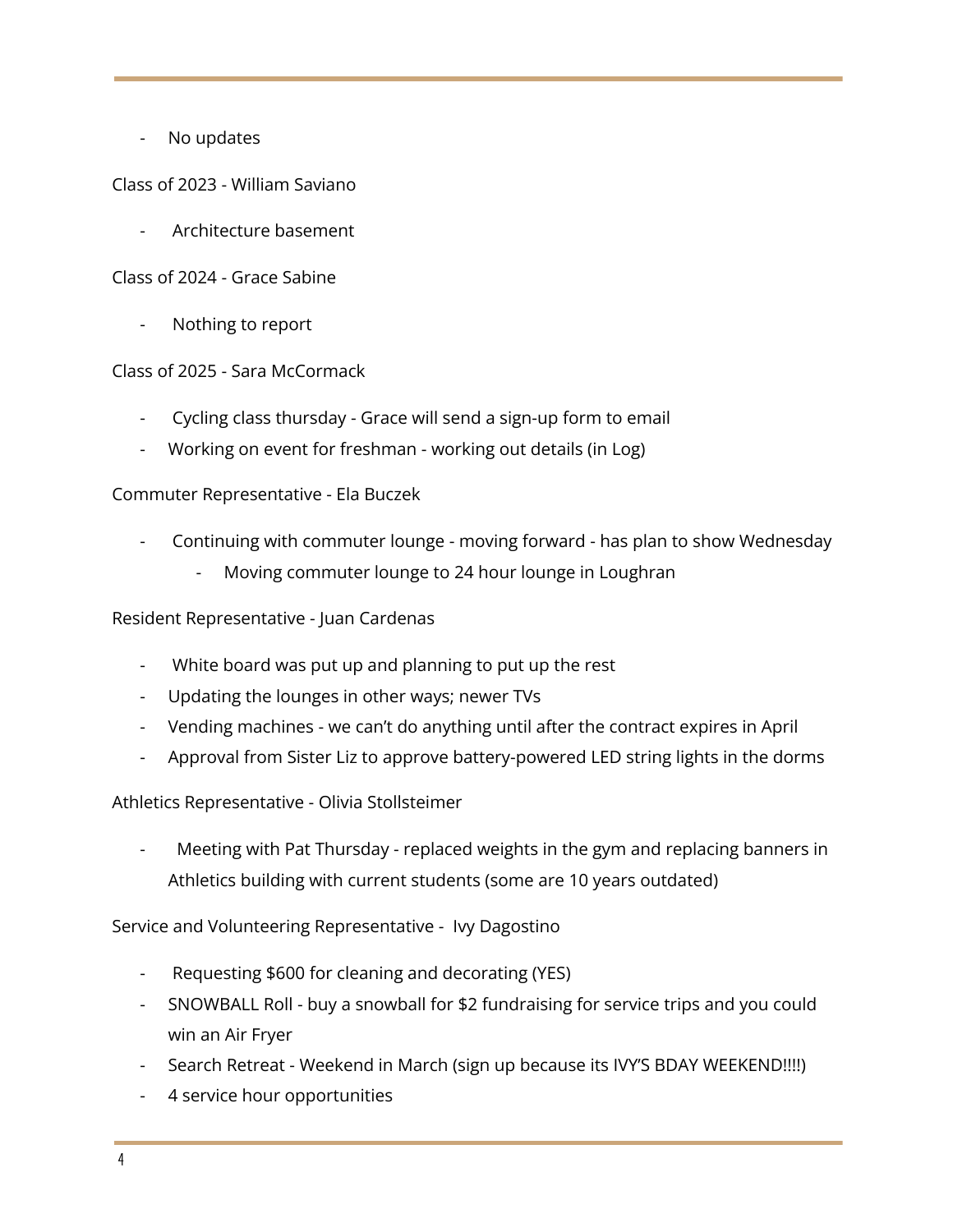- Two clean up days and two shopping/decorating days
	- Feb 27th Sunday 10 4pm
	- April 22nd final day of decorating

Student Life Representative - D'Ambra Galvin

- Met with sister liz last week
	- Another basketball game Feb 12th (SHOW UP)
	- Housing and Res life room selections is coming soon
	- Keep an eye out for advocacy week (April 4-8)
- Marketing has 3 requests for postings
- Sister Liz offered her instagram for postings (@smcguillicudde)
	- SHARE!!!!!!

Campus Safety and parking Representative - Sarah Nemi

- Meeting with Mike
	- They ordered new pads that have not come in so they have to reorder new ones
	- Talk to him again putting one in the PAC
	- Electric car chargers on campus (restrictions and regulations for residents)

Dining Services Representative - Rebecca Becker (here)

- Working on putting together event for dining services appreciation basket for employees - collab with SAND (50 total baskets with fun little goodies)
- Funding request next week

Alumni Representative - Ryan Overdorff

- KEVINNNNN!!!!
- Promote events coming up YEP graduate hall February what???
	- PA, Psychology, Business, and Administration
- March 20 volleyball tournament
	- alumni are invited to this tournament
- Giving day March 30th class competition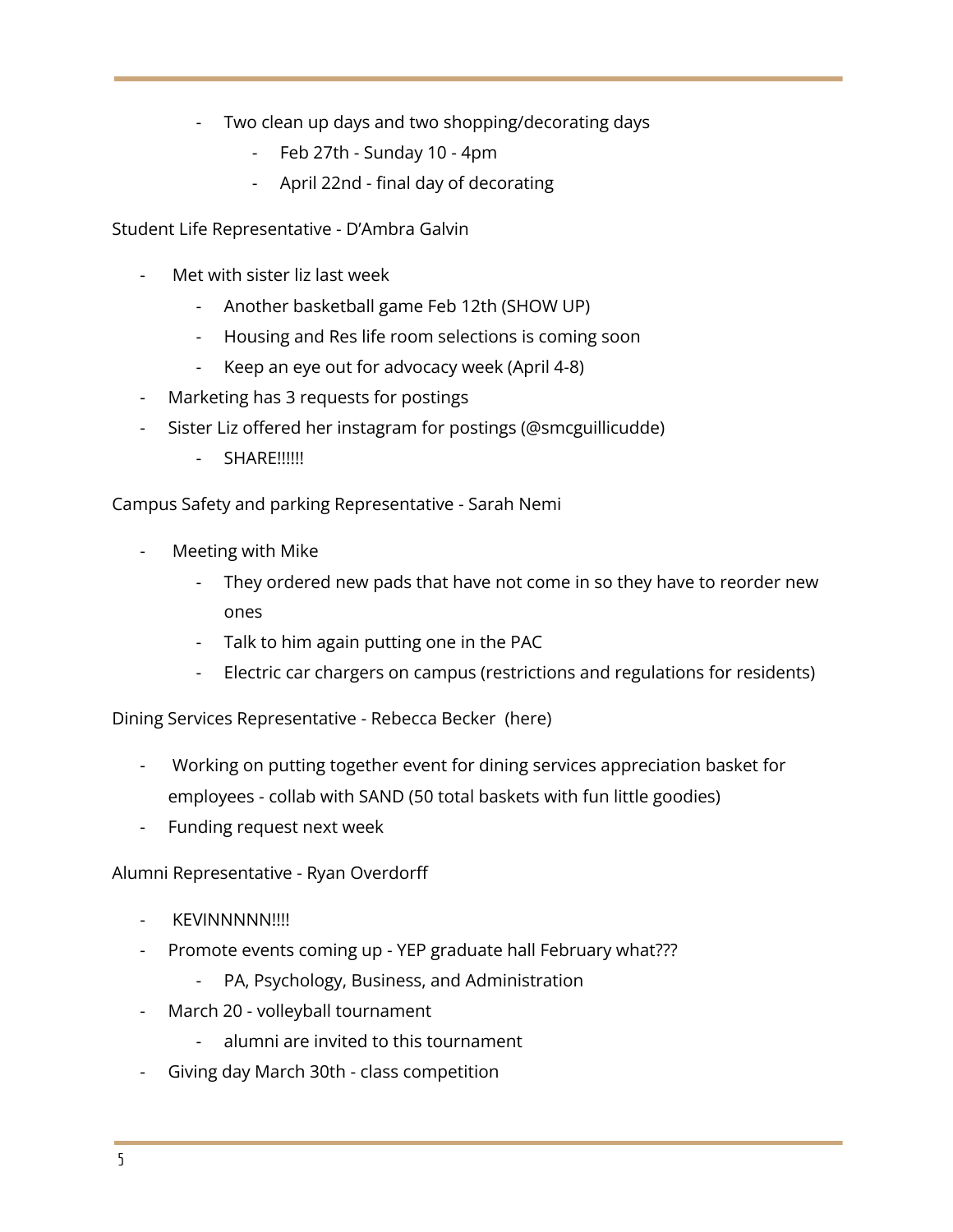- Senior Class Gift - donate back to marywood - leave a legacy for the class; committee members for

Media and Marketing Representative - Mike Kelly (VACANT)

Accessibility Representative Matt Kelly

- Paul Ballard was a bro over winter break apparently he was very difficult for students to work with
- Printed menus available on study grounds (just have to ask for one because they're apparently behind the register)
- Regina: we wanna work on that
- Kaitlyn Anderle meeting with her to work on putting Mental Health Days in the syllabus
- Spread the word to end the word more than signs on campus; opening up to everyone in SGA
- Appointed by American Lung Association on April 6th to sit with senators and federal officials to talk about healthcare access across PA

Veterans Affairs Representative - Sierra Daniels

- Working on rebuilding student veteran alliance on campus
- Black history month incorporation (celebration of black art?)
	- Work with Madi and Ari

International, Equity, and Inclusion Representative - Arianna Costanzi

- Emailed Yerodin
- Wants SGA to sign the doc and then we will follow through with who we are hiring for the painting

Transfer Representative Sophia York

- Car kits pack them this week and discussing a final date
	- \*possible distribution of KN95 masks at this event

Sustainability Representative Noah Schock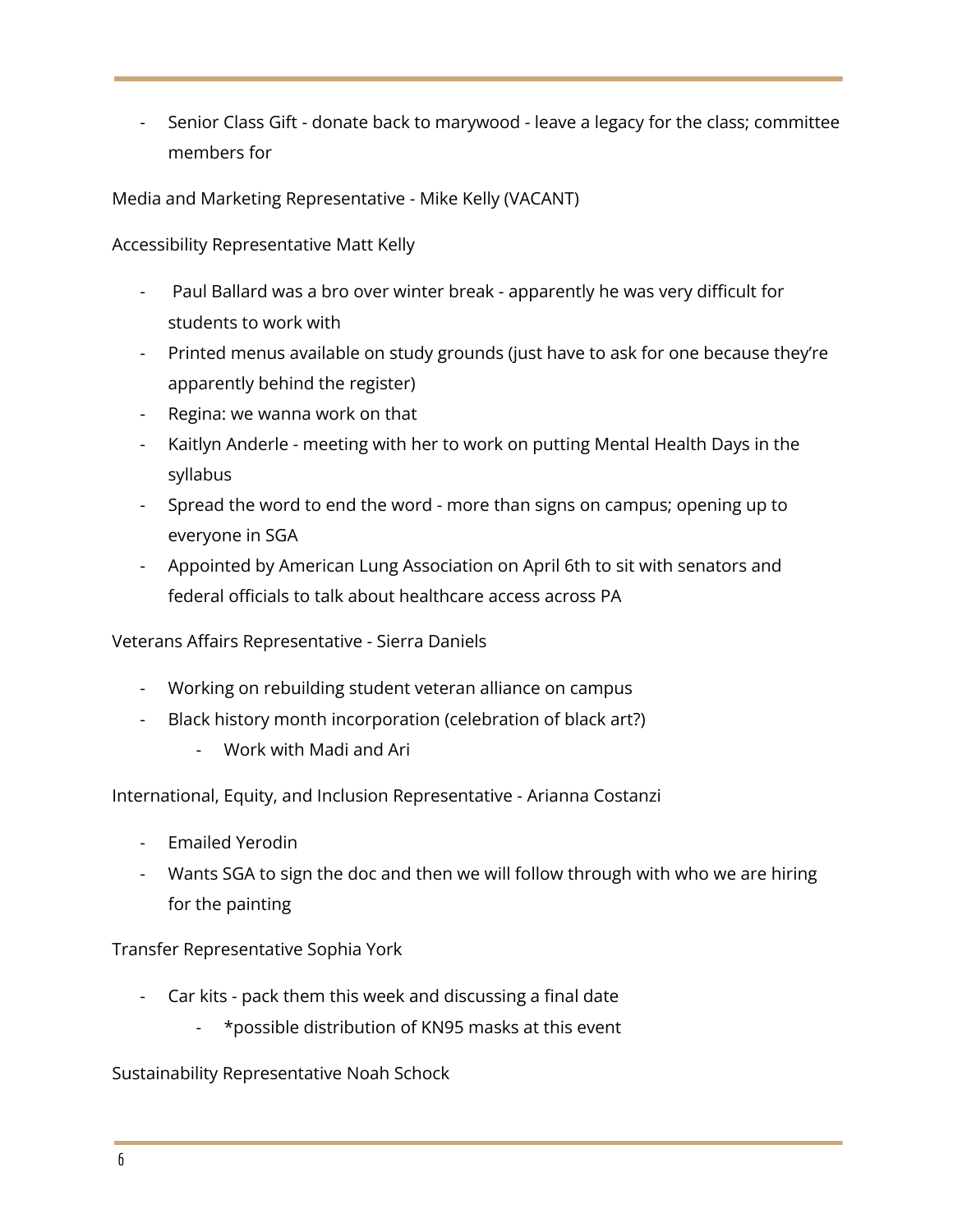- Meeting with Sara tomorrow to go over things
- Race to Zero Waste: we're in it but we're behind!! What it is: all the dorms will be competing to see who can recycle the most and we're also competing with other colleges nationwide!
- Earth Week: working with other clubs to make a big earth week extravaganza
- Environmental study: propagation of native plants in our own greenhouse then spread them everywhere!
	- Improve the rivers
- Contact local construction companies who are tearing out native plants and ask if we can gather those plants and repurpose them somewhere else on campus

College of Arts and Sciences Representative - Emily

- Community garden SGA plot; any clubs that you are involved in you could also have a plot - Nativity Miguel will have one
	- Great team building

College of Health and Human Services Representatives - Emily Olsen

- Talking to Ms. Novak about updating speech broken and outdated tests in the prep room
- Spread the word to end the word (working with matt)

College of Professional Studies Representative - Ryan Benedict

Meeting with Dean Logistics of snack shop in Architecture building - IIDA president said they would be interested in collabing

#### Open Floor

Sierra - incorporating students into art work (Arianna) > logistics of getting it done, it would be faster to get an outsider

Mary - Thursday Night at 9pm is Marvel trivia night!!!!!!!!!! Fill out MAC interest form

Abby - fill out traditions google form from kevin > lackawanna leadership program - SIGN UP